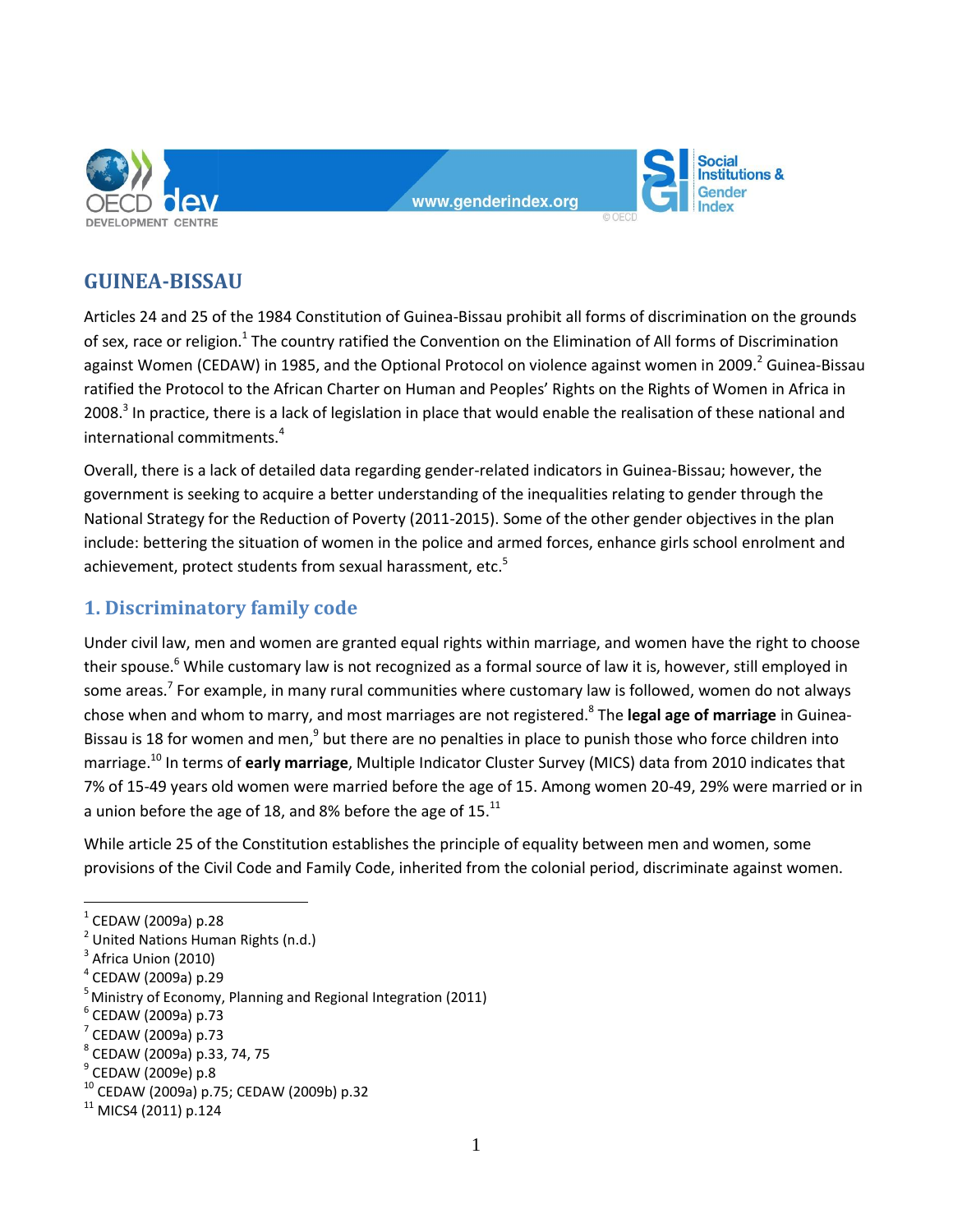For example, although under civil law both parents have equal **parental authority** within marriage and following **divorce**, <sup>12</sup> article 1674 of the Civil Code states that the husband is a head of family, thus providing him the right to represent his wife and make decisions of behalf of entire family.<sup>13</sup>

There is an absence of clear information on laws governing **inheritance**. Article 1678 of the Civil Code, however, establishes that the couple's assets belong to husband but woman can take them over in case for some reasons husband is unable to do so.<sup>14</sup> Customary laws that govern some ethnic groups prohibit women from inheriting property and the latter is passed on to a male heir.<sup>15</sup> Some communities practice widow inheritance, whereby a widowed woman is forced to marry one of her husband's male relatives.<sup>16</sup> If she refuses, she and her children can be evicted from the family's land. $^{17}$ 

#### *More*

Although **polygamous marriages** are not legally recognized,<sup>18</sup> survey data from 2010 reports that 48% of 15-49 year old women are in polygamous marriages.<sup>19</sup> In addition to forced and early marriages and polygamy, the practice of levirate continues to be practiced.<sup>20</sup>

Under the Civil Code, both spouses have the same **right to divorce**, and property is to be divided equally between the two.<sup>21</sup> In practice, women often retain custody of underage children, but lose any right to the family property; they seldom appeal to the courts for assistance in securing financial assistance from their former partners.<sup>22</sup>

The adolescent **fertility rate** is 141 per 1000, according to the 2010 Multiple Indicator Cluster Survey (MICS4).<sup>23</sup>

## **2. Restricted physical integrity**

A draft bill on **domestic violence** pending before the National People's Assembly<sup>24</sup> was recently passed in July 2013. The bill criminalises domestic violence and establishes sentences of up to 12 years in prison. The bill has yet, however, to be implemented or published in the official gazette. While prevalence data on domestic violence is not available, it is considered to be widespread as an acceptable expression of male authority over women and a means of settling family disputes.<sup>25</sup> Although police intervene in domestic disputes if requested to do so, women are often reluctant to report abuse due to stigma and social pressure to avoid filing complaints.<sup>26</sup>

- <sup>13</sup> FIDH (2009)
- $14$  Idem
- <sup>15</sup> CEDAW (2009a) p.31
- <sup>16</sup> CEDAW (2009a) p.55
- <sup>17</sup> CEDAW (2009b) p.31
- <sup>18</sup> CEDAW (2009b) p.32
- <sup>19</sup> MICS4 (2011) p.124
- <sup>20</sup> CEDAW (2009d) p.10
- <sup>21</sup> CEDAW (2009a) p.74
- <sup>22</sup> CEDAW (2009b) p.31
- <sup>23</sup> MICS4 (2011) p.89

<sup>25</sup> CEDAW (2009a) p.34

 $\overline{a}$ <sup>12</sup> CEDAW (2009a) p.55

<sup>24</sup> CEDAW (2009b) p.14; CEDAW (2009d) p.6

 $26$  CEDAW (2009a) p.35; US State Department (2012)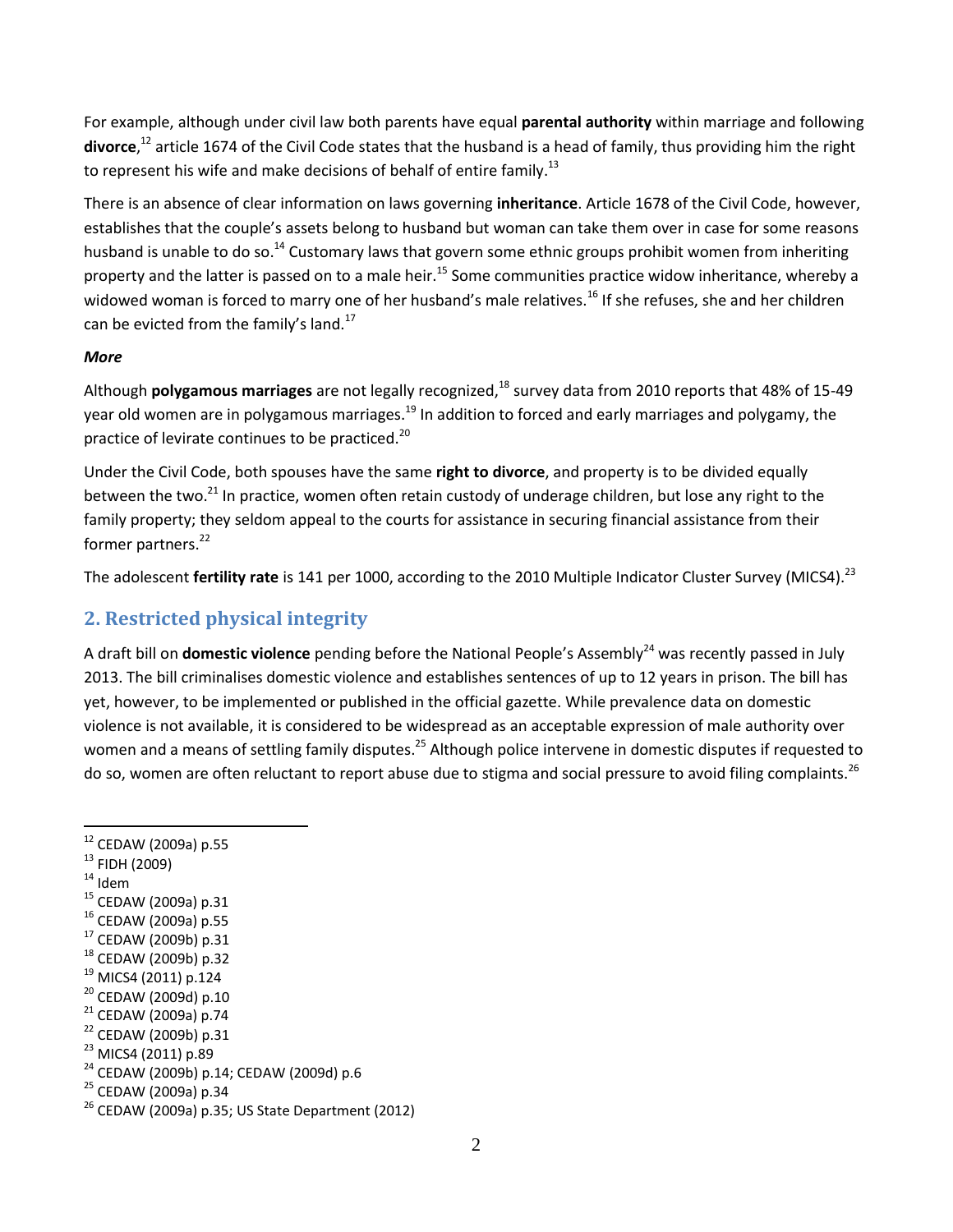According to the 2010 Multiple Indicator Cluster Survey (MICS4), 40.2% of women felt their partners or husbands were justified in beating their wives for at least one of five different 'reasons' presented.<sup>27</sup>

**Rape** - including spousal rape - is a criminal offence punishable with two to six years in prison, but government enforcement is limited. Reporting is also rare, due to stigmatization of victims; the issue is generally seen as one to be resolved privately, within the family.<sup>28</sup> Data on prevalence is not available.

There is no specific law that addresses **sexual harassment**. 29

In 2011, Guinea-Bissau approved a law prohibiting **female genital mutilation** (FGM) and cutting nationwide. Based on MICS4 data, it is estimated that in 2010, 50% of women aged 15-49 had experienced some form of FGM<sup>30</sup> and 38.7% of women who age 15-49 have at least one daughter who has experienced FGM.<sup>31</sup> While over half of women (56.4%) thought the practice should end, 33.5% believed it should be maintained.<sup>32</sup>

### *More*

Abortion is illegal in Guinea-Bissau, except to save a woman's life.<sup>33</sup>

Women and men have the right to access reproductive health information and services.<sup>34</sup> A National Reproductive Health Programme was launched in 2004.<sup>35</sup> Government-run health centres provide access to reproductive health services, but use of **contraception** is very low – in 2010 only 10.3% of women reported using a modern form contraception.<sup>36</sup> In part, this may be due to lack access to health facilities, as in some rural areas people have to travel great distances to reach clinics.<sup>37</sup>

### **3. Son bias**

The male/female **sex ratio** for the working age population (15-64) in 2013 is 0.94 and the sex ratio at birth is  $1.03.<sup>38</sup>$ 

There is no evidence to suggest that Guinea-Bissau is a country of concern in regard to **missing women.**

### *More*

 $\overline{a}$ 

Gender-disaggregated data is available as to early childhood mortality, vaccination, and nutrition rates shows no evidence of son preference in terms of infant and early childhood care.<sup>39</sup> There is a marked discrepancy between

- <sup>28</sup> US State Department (2012)
- <sup>29</sup> CEDAW (2009c) p.8
- <sup>30</sup> MICS4 (2011) p.132
- <sup>31</sup> MICS4 (2011) p.134
- <sup>32</sup> MICS4 (2011) p.138
- <sup>33</sup> Center for Reproductive Rights (2013)
- <sup>34</sup> US State Department (2012)
- <sup>35</sup> CEDAW (2009a) p.56
- <sup>36</sup> MICS4 (2011) p.92
- <sup>37</sup> CEDAW (2009a) p.71
- <sup>38</sup> Central Intelligence Agency (2013)

<sup>&</sup>lt;sup>27</sup> MICS4 (2011) p.138

<sup>&</sup>lt;sup>39</sup> MICS4 (2010)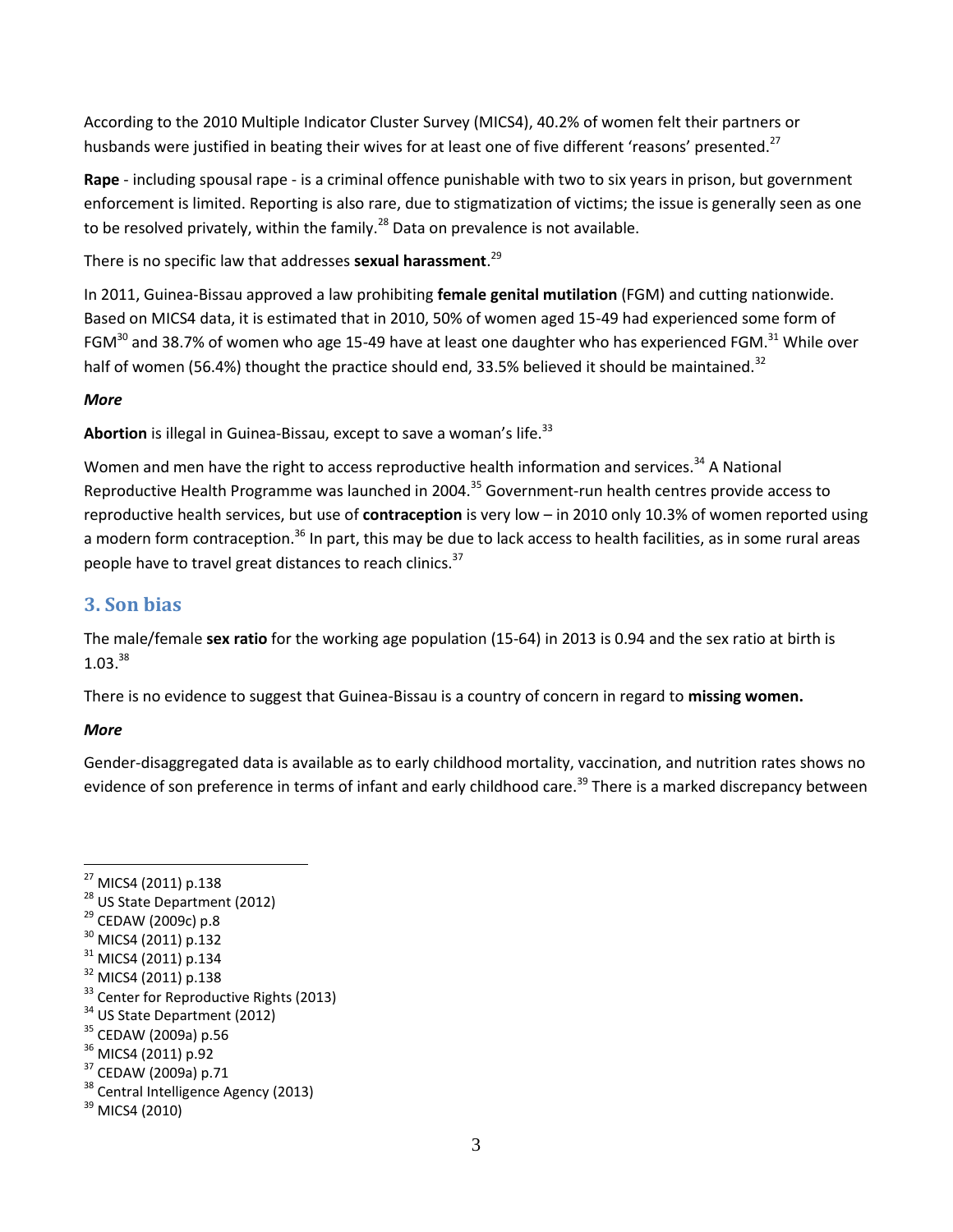male and female attendance rates at primary and secondary school – 53% to 37% at primary level, and 11% to 6% at secondary level.<sup>40</sup>

### **4. Restricted resources and assets**

Legally, women have the same rights as men to ownership<sup>41</sup> but among certain ethnic groups, women have no access to land or non-land assets, largely because of discriminatory customary laws relating to inheritance.<sup>42</sup>

Women also have the same legal rights as men with respect to **accessing financial services**, including bank loans and other forms of credit.<sup>43</sup> There are various microcredit schemes available directly targeting women, run by NGOs.<sup>44</sup> In practice, however, women's access to property other than land and their access to bank loans are heavily restricted in that, as heads of households, men hold sole authority over most family matters.

In addition, according to article 1686 of the Civil Code, a woman cannot run a business without her husband's consent unless she is an owner of all of household's property or if couple has a separate property.<sup>45</sup>

## **5. Restricted civil liberties**

There are no legal restrictions on women's freedom of movement and **access to public space** inside or outside the country.<sup>46</sup> No data is available as to day-to-day restrictions on women's movements.

The right to freedom of assembly is protected in law and by the constitution, although neither the deposed nor transitional government have always respected this right in practice. Permits are required for all demonstrations and public meetings and security forces intervene in unlicensed demonstrations.<sup>47</sup>

The right of women to participate in political life is recognised in the Constitution of Guinea-Bissau.<sup>48</sup> There is currently no legislation in place (such as **quotas**) to ensure the more equal representation of women in politics (although a bill has been under discussion), and women are underrepresented in decision-making positions in Guinea-Bissau: only 14% of delegates to the National Assembly are women.<sup>49</sup> There is also no active women's movement in the country, according to the report submitted to the Convention on the Elimination of All forms of Discrimination against Women (CEDAW) Committee in 2009.<sup>50</sup> That said, the same report notes that women's rights NGOs have been active in campaigning for the eradication of FGM, and that more women-headed civil society organisations have emerged in recent years. $51$ 

#### *More*

 $\overline{a}$ 

- <sup>40</sup> UNICEF (2007) p.119
- <sup>41</sup> CEDAW (2009a) p.76
- $42$  Idem p.55
- $43$  Idem p.68
- $44$  Idem
- <sup>45</sup> FIDH (2013)
- <sup>46</sup> US State Department (2012)
- <sup>47</sup> Idem

- $49$  CEDAW (2009a) pp.29, 40, 43; Inter-Parliamentary Union (2013)
- <sup>50</sup> CEDAW (2009a) p.29

<sup>48</sup> Amnesty International (2009) p.162; US State Department (2012)

 $51$  Idem pp.36, 40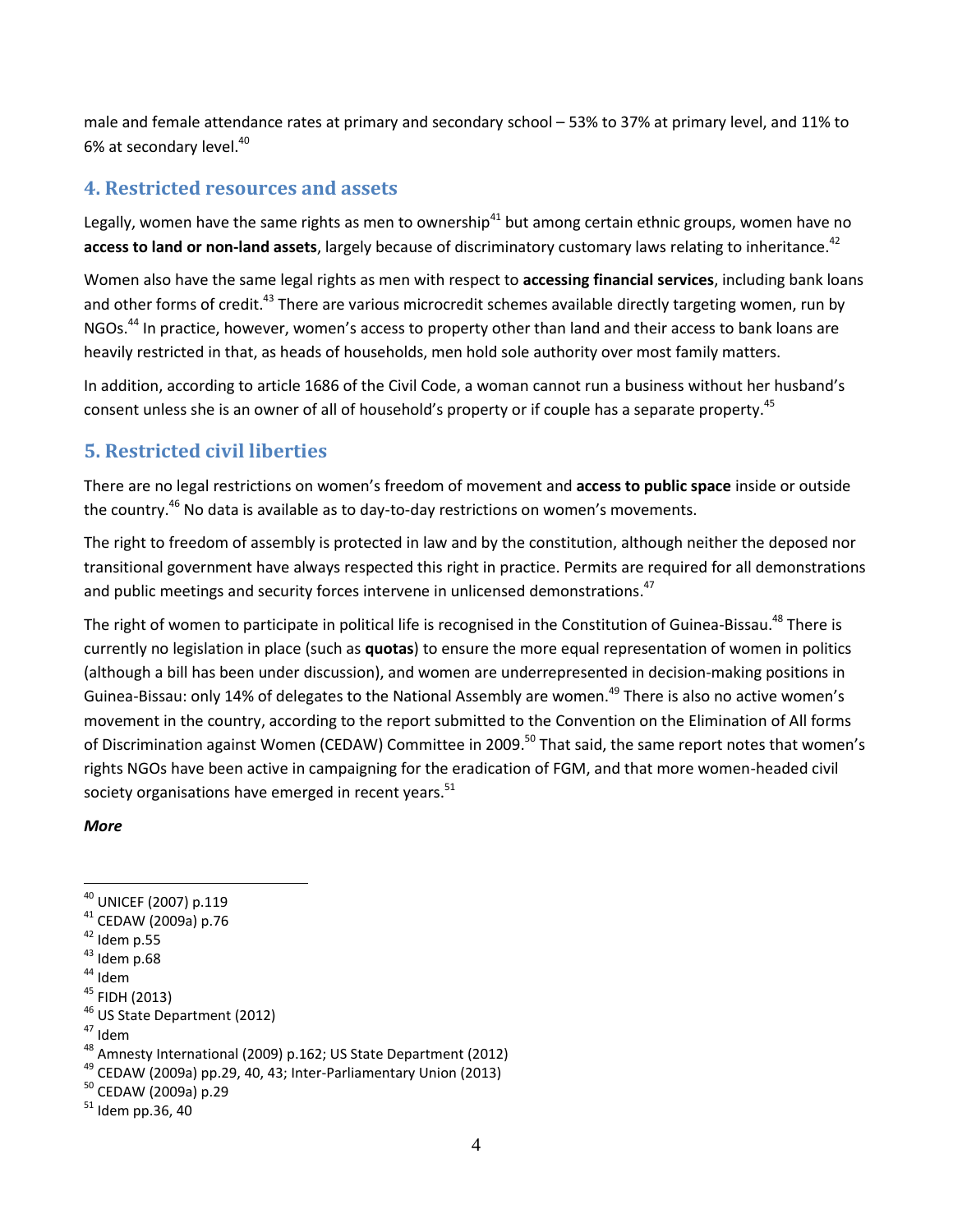The World Bank estimates that in 2011, 68% of women in Guinea-Bissau were economically active.<sup>52</sup> Pregnant women are entitled to 60 days paid **maternity leave** (by the social security and the employer), and discrimination on the basis of gender is banned under the Labour Code.<sup>53</sup> This legislation only applies to those working in the formal economy, and hence, does not benefit the majority of women, who work in agriculture.<sup>54</sup>

 $\overline{a}$ 

<sup>&</sup>lt;sup>52</sup> World Bank (n.d.) Data: labour force participation rate

<sup>&</sup>lt;sup>53</sup> International Labour Organisation (ILO) (2011); CEDAW (2009a) p.41

<sup>&</sup>lt;sup>54</sup> CEDAW (2009b) p.6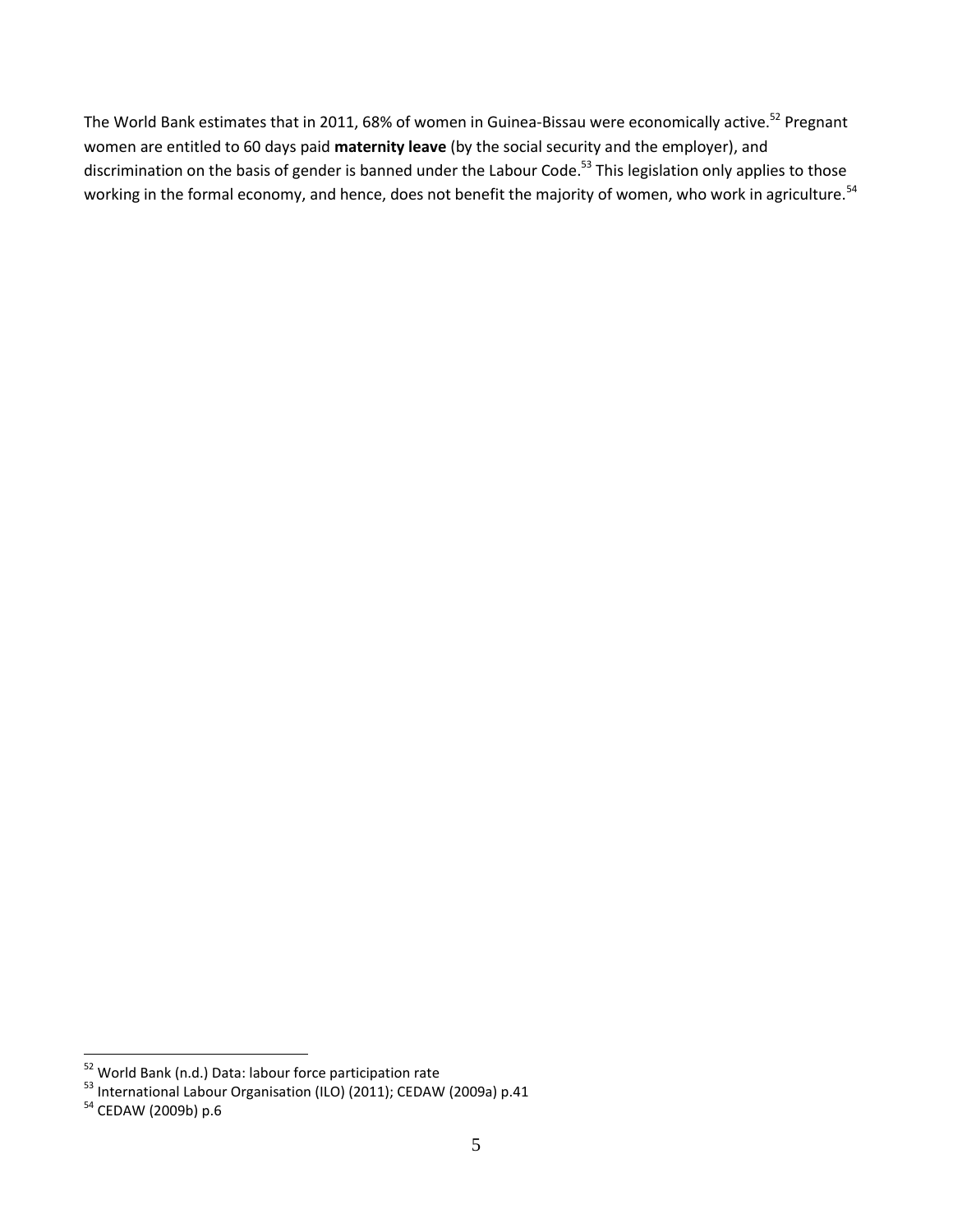## **Sources**

African Union (2010) 'List of countries which have signed, ratified/acceded to the Protocol to the African Charter on Human and Peoples' Rights on the Rights of Women in Africa' (as of 27 August 2010)[\(http://www.africaunion.org/root/au/Documents/Treaties/List/Protocol%20on%20the%20Rights%20of%2](http://www.africa-union.org/root/au/Documents/Treaties/List/Protocol%20on%20the%20Rights%20of%20Women.pdf) [0Women.pdf](http://www.africa-union.org/root/au/Documents/Treaties/List/Protocol%20on%20the%20Rights%20of%20Women.pdf) - accessed 11 November 2013).

Amnesty International (2009) Amnesty International Report 2009, State of the World's Human Rights, London: Amnesty International.

Convention on the Elimination of All forms of Discrimination Against Women (CEDAW) (2009a), 'Consideration of reports submitted by States parties under article 18 of the Convention on the Elimination of All Forms of Discrimination against Women Combined initial, second, third, fourth, fifth and sixth periodic reports, Guinea-Bissau', CEDAW/C/GNB/6, CEDAW, New York. (<http://www2.ohchr.org/english/bodies/cedaw/cedaws44.htm> accessed 8 November 2013).

CEDAW (2009b) 'Responses to the list of issues and questions with regard to the consideration of the combined initial, second, third, fourth, fifth and sixth periodic reports, Guinea-Bissau', CEDAW/C/GNB/Q/6/Add.1, CEDAW, New York. [\(http://www2.ohchr.org/english/bodies/cedaw/cedaws44.htm](http://www2.ohchr.org/english/bodies/cedaw/cedaws44.htm) - accessed 8 November 2010).

CEDAW (2009c) Reports provided by the specialized agencies of the United Nations system on the implementation of the Convention in areas falling within the scope of their activities. Note by the Secretary-General. Addendum. International Labour Organization. CEDAW/C/2009/II/3/Add.4, CEDAW, New York. [\(http://tbinternet.ohchr.org/\\_layouts/TreatyBodyExternal/Countries.aspx](http://tbinternet.ohchr.org/_layouts/TreatyBodyExternal/Countries.aspx) - accessed 11 November 2013).

CEDAW (2009d) Concluding observations of the Committee on the Elimination of Discrimination against Women. Forty-fourth session. CEDAW/C/GNB/CO/6

[\(http://tbinternet.ohchr.org/\\_layouts/TreatyBodyExternal/Countries.aspx](http://tbinternet.ohchr.org/_layouts/TreatyBodyExternal/Countries.aspx) - accessed 11 November 2013).

CEDAW (2009e) Summary record of the 904th meeting. Consideration of reports submitted by States parties under article 18 of the Convention (*continued*) CEDAW/C/SR.904

[\(http://tbinternet.ohchr.org/\\_layouts/TreatyBodyExternal/Countries.aspx](http://tbinternet.ohchr.org/_layouts/TreatyBodyExternal/Countries.aspx) - accessed 11 November 2013).

Central Intelligence Agency (CIA), World Factbook: Guinea-Bissau, online edition [\(https://www.cia.gov/library/publications/the-world-factbook/geos/pu.html](https://www.cia.gov/library/publications/the-world-factbook/geos/pu.html) - accessed 11 November 2013).

Central Intelligence Agency (2013) The World Factbook: Sex Ratio [\(https://www.cia.gov/library/publications/the-world-factbook/fields/2018.html](https://www.cia.gov/library/publications/the-world-factbook/fields/2018.html) - accessed 11 November 2013).

Center for Reproductive Rights (2013), The World's Abortion Laws Map 2013 Update, [http://reproductiverights.org/sites/crr.civicactions.net/files/documents/AbortionMap\\_Factsheet\\_2013.pdf](http://reproductiverights.org/sites/crr.civicactions.net/files/documents/AbortionMap_Factsheet_2013.pdf) (accessed 11 June 2014).

FIDH (2009), L'Afrique Pour les Droits des Femmes: Ratifier et Respecter! [\(http://www.fidh.org/IMG/pdf/dpfemafrik.pdf](http://www.fidh.org/IMG/pdf/dpfemafrik.pdf) - accessed 8 November 2013).

International Labour Organization (ILO) (2011) Database of Conditions of Work and Employment Laws, [\(http://www.ilo.org/dyn/travail/travmain.home](http://www.ilo.org/dyn/travail/travmain.home) - accessed 11 November 2013).